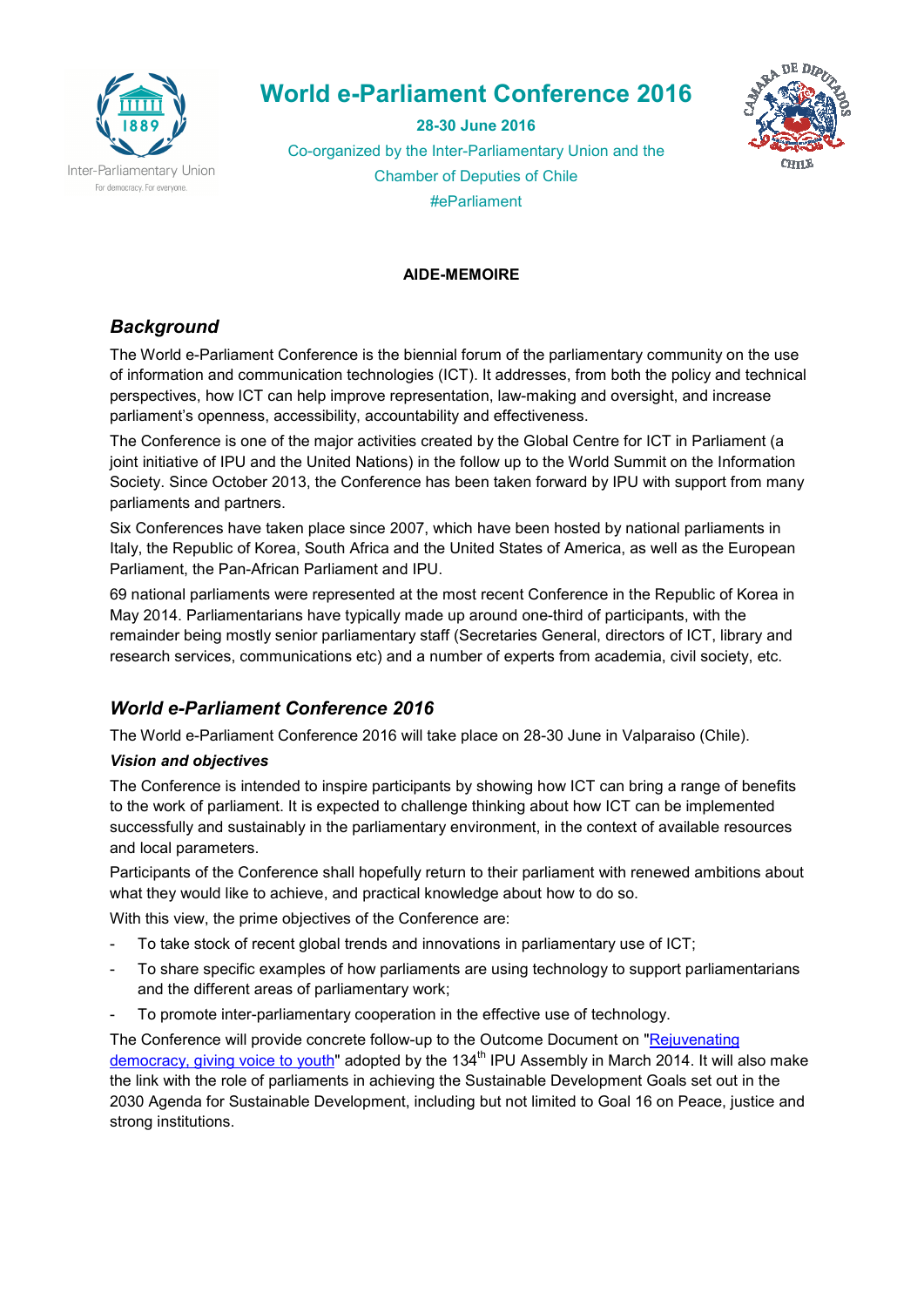# *Co-organizers*

The World e-Parliament Conference 2016 is co-organized by the Inter-Parliamentary Union and the Chamber of Deputies of Chile, in partnership with UNDP and the National Democratic Institute (NDI) and with support from partner organizations. The Conference agenda has been developed with input from a group of experts in parliaments and partner organizations.

#### *Structure*

The conference shall feature the following components:

- 1. Presentation of the World e-Parliament Report 2016 and discussion of the key findings.
- *2.* Half-day thematic blocks (broadly aligned with the main chapters of the World e-Parliament Report) to enable in-depth discussions of policy and technical issues.
- *3.* Daily "Innovation in parliaments" segments in plenary to promote the sharing of innovations.
- *4.* Two workshops on (a) how parliaments engage with citizens via social media, and (b) how parliaments with lesser resources can deploy effective and sustainable ICT solutions.
- *5.* An "Unconference" providing a space for informal small-group discussions between participants on topics of mutual interest e.g. *XML document standards*, *parliamentarians´ use of social media,* etc.
- *6.* A "Hackathon" intending to demonstrate how parliaments can effectively develop innovative ICT solutions by engaging and collaborating with civil society. The Hackathon shall deliver applications (Apps) developed over three days.

A dedicated Conference website (www.wepc2016.org) will provide information and continuous updates. On the social media front there will be a Twitter hashtag #eParliament to allow participants (and non-participants) to join in the conversation, before, during and after the Conference.

### *Format*

The Conference will be based on the principles of 'participation' and 'interaction'.

The opening and closing sessions will take place in plenary. During the rest of the Conference, two parallel sessions will be held in different rooms, with seating for 350 and 150 participants respectively. Interpretation will be available in both rooms in English, French and Spanish, and proceedings in both rooms will be webcast.

Summaries of the main points from the Conference will be captured on the Conference website and a more extensive report will be made available after the Conference.

Conference proceedings shall be further enhanced by information-sharing and networking opportunities including:

- An online "Innovation Board" which shall be available from 1 June on the conference website. Parliaments can basically post innovation stories on the board, in any desired format e.g. a brief text, an uploaded PDF, pictures, a short YouTube movie etc.;
- A "virtual brainstorming space" for the Unconference that will also be available from 1 June on the Conference website, and allow participants to propose topics for discussion during the Unconference, which will take place on 30 June;
- A "Hackathon" in collaboration with parliamentary staff and IT experts from civil society ("hackers"). Working with international parliamentary datasets, the Hackathon is expected to demonstrate the potential of collaboration with civil society for opening parliamentary data; deliver prototypes of legislative applications; and promote collaboration between regional and global networks on parliamentary openness. A daily update will be given in plenary during the "Innovation in parliaments" segment, and the Hackathon team will present the prototypes developed on the final afternoon of the conference. The Hackathon will be coordinated by a team from the HackerLab in the Chamber of Deputies of Brazil.